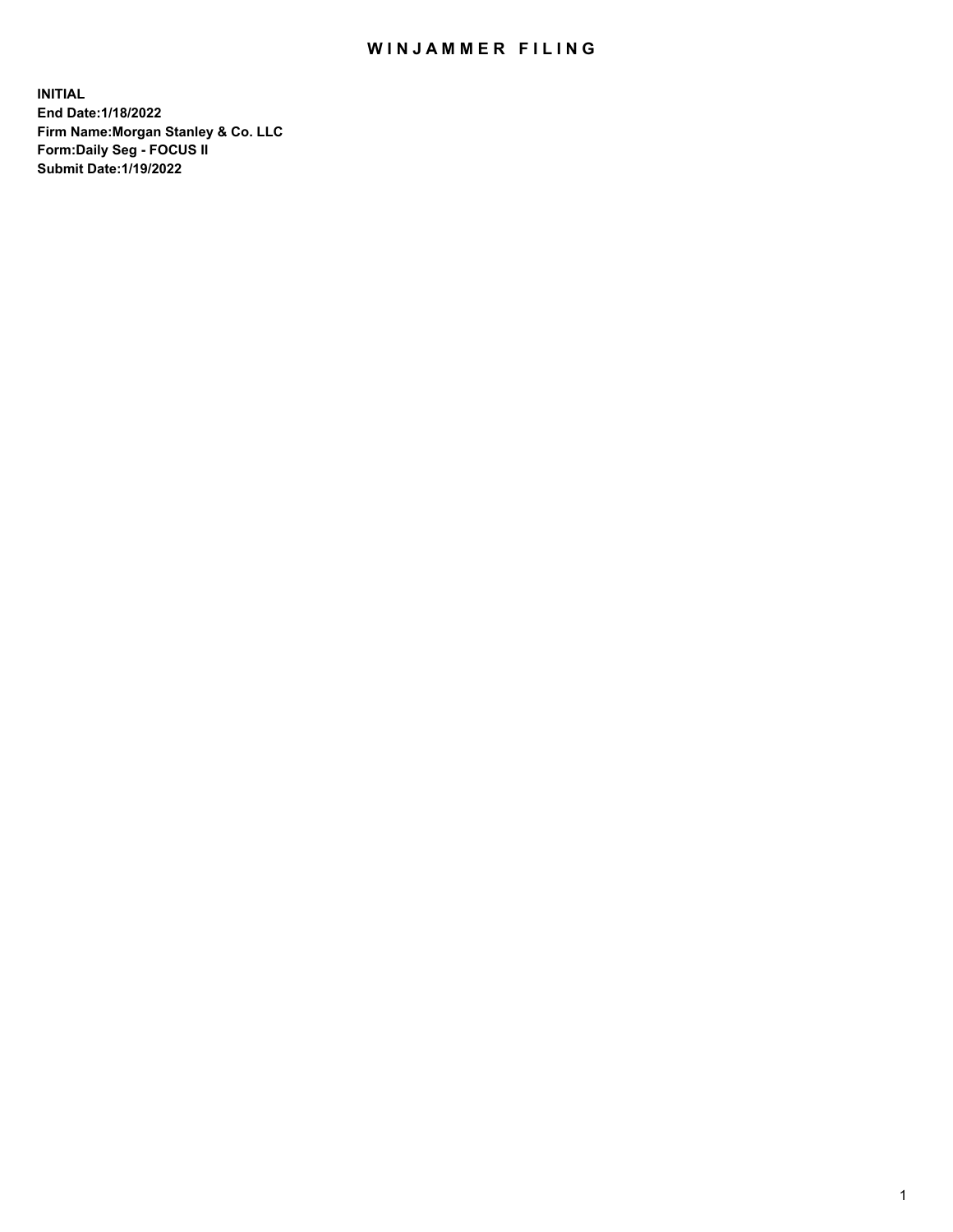**INITIAL End Date:1/18/2022 Firm Name:Morgan Stanley & Co. LLC Form:Daily Seg - FOCUS II Submit Date:1/19/2022 Daily Segregation - Cover Page**

| Name of Company                                                                                                                                                                                                                                                                                                                | Morgan Stanley & Co. LLC                               |
|--------------------------------------------------------------------------------------------------------------------------------------------------------------------------------------------------------------------------------------------------------------------------------------------------------------------------------|--------------------------------------------------------|
| <b>Contact Name</b>                                                                                                                                                                                                                                                                                                            | <b>Ikram Shah</b>                                      |
| <b>Contact Phone Number</b>                                                                                                                                                                                                                                                                                                    | 212-276-0963                                           |
| <b>Contact Email Address</b>                                                                                                                                                                                                                                                                                                   | Ikram.shah@morganstanley.com                           |
| FCM's Customer Segregated Funds Residual Interest Target (choose one):<br>a. Minimum dollar amount: : or<br>b. Minimum percentage of customer segregated funds required:%; or<br>c. Dollar amount range between: and; or<br>d. Percentage range of customer segregated funds required between:% and%.                          | 235,000,000<br><u>0</u><br>0 Q<br><u>00</u>            |
| FCM's Customer Secured Amount Funds Residual Interest Target (choose one):<br>a. Minimum dollar amount: ; or<br>b. Minimum percentage of customer secured funds required:%; or<br>c. Dollar amount range between: and; or<br>d. Percentage range of customer secured funds required between:% and%.                            | 140,000,000<br><u>0</u><br><u>00</u><br>0 <sub>0</sub> |
| FCM's Cleared Swaps Customer Collateral Residual Interest Target (choose one):<br>a. Minimum dollar amount: ; or<br>b. Minimum percentage of cleared swaps customer collateral required:% ; or<br>c. Dollar amount range between: and; or<br>d. Percentage range of cleared swaps customer collateral required between:% and%. | 92,000,000<br><u>0</u><br><u>00</u><br>0 <sub>0</sub>  |

Attach supporting documents CH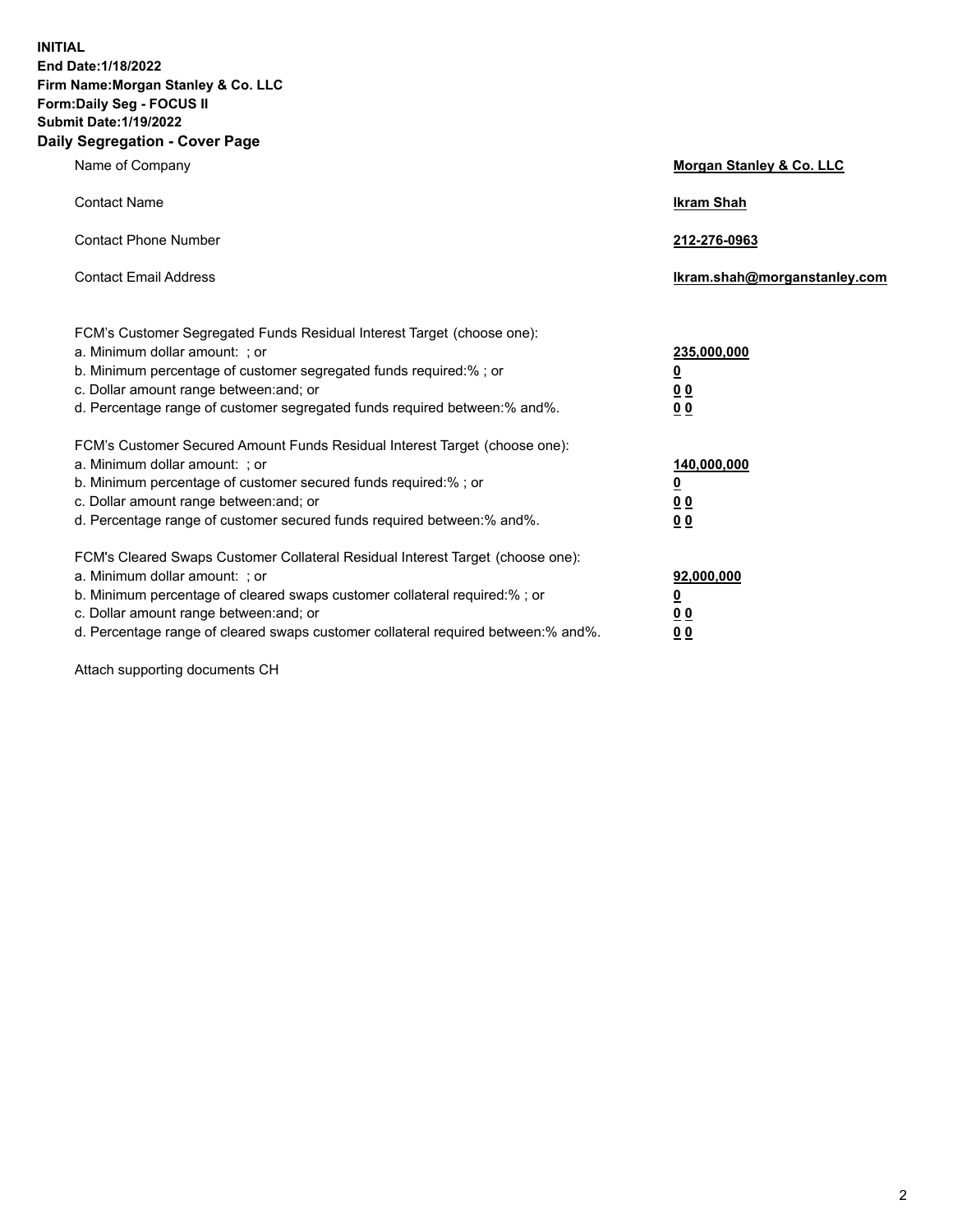## **INITIAL End Date:1/18/2022 Firm Name:Morgan Stanley & Co. LLC Form:Daily Seg - FOCUS II Submit Date:1/19/2022 Daily Segregation - Secured Amounts** Foreign Futures and Foreign Options Secured Amounts Amount required to be set aside pursuant to law, rule or regulation of a foreign government or a rule of a self-regulatory organization authorized thereunder

- 1. Net ledger balance Foreign Futures and Foreign Option Trading All Customers A. Cash **4,773,430,232** [7315]
	- B. Securities (at market) **1,943,742,124** [7317]
- 2. Net unrealized profit (loss) in open futures contracts traded on a foreign board of trade **933,719,088** [7325]
- 3. Exchange traded options
	- a. Market value of open option contracts purchased on a foreign board of trade **24,825,779** [7335]
	- b. Market value of open contracts granted (sold) on a foreign board of trade **-15,912,242** [7337]
- 4. Net equity (deficit) (add lines 1. 2. and 3.) **7,659,804,981** [7345]
- 5. Account liquidating to a deficit and account with a debit balances gross amount **33,870,979** [7351] Less: amount offset by customer owned securities **-27,315,330** [7352] **6,555,649**
- 6. Amount required to be set aside as the secured amount Net Liquidating Equity Method (add lines 4 and 5)
- 7. Greater of amount required to be set aside pursuant to foreign jurisdiction (above) or line 6.

## FUNDS DEPOSITED IN SEPARATE REGULATION 30.7 ACCOUNTS

- 1. Cash in banks
	- A. Banks located in the United States **33,951,384** [7500]
	- B. Other banks qualified under Regulation 30.7 **908,836,949** [7520] **942,788,333**
- 2. Securities
	- A. In safekeeping with banks located in the United States **556,921,440** [7540]
	- B. In safekeeping with other banks qualified under Regulation 30.7 **118,764,717** [7560] **675,686,157**
- 3. Equities with registered futures commission merchants
	-
	- B. Securities **0** [7590]
	- C. Unrealized gain (loss) on open futures contracts **1,921,797** [7600]
	- D. Value of long option contracts **0** [7610]
	- E. Value of short option contracts **0** [7615] **8,508,135** [7620]
- 4. Amounts held by clearing organizations of foreign boards of trade
	-
	- B. Securities **0** [7650]
	- C. Amount due to (from) clearing organization daily variation **0** [7660]
	- D. Value of long option contracts **0** [7670]
	- E. Value of short option contracts **0** [7675] **0** [7680]
- 5. Amounts held by members of foreign boards of trade
	-
	-
	- C. Unrealized gain (loss) on open futures contracts **931,797,290** [7720]
	- D. Value of long option contracts **24,825,779** [7730]
	- E. Value of short option contracts **-15,912,242** [7735] **6,355,004,311**
- 6. Amounts with other depositories designated by a foreign board of trade **0** [7760]
- 7. Segregated funds on hand **0** [7765]
- 8. Total funds in separate section 30.7 accounts **7,981,986,936** [7770]
- 9. Excess (deficiency) Set Aside for Secured Amount (subtract line 7 Secured Statement Page 1 from Line 8)
- 10. Management Target Amount for Excess funds in separate section 30.7 accounts **140,000,000** [7780]
- 11. Excess (deficiency) funds in separate 30.7 accounts over (under) Management Target **175,626,306** [7785]

**0** [7305]

[7354] **7,666,360,630** [7355]

**7,666,360,630** [7360]

[7530]

[7570]

A. Cash **6,586,338** [7580]

A. Cash **0** [7640]

 A. Cash **4,146,237,518** [7700] B. Securities **1,268,055,966** [7710] [7740] **315,626,306** [7380]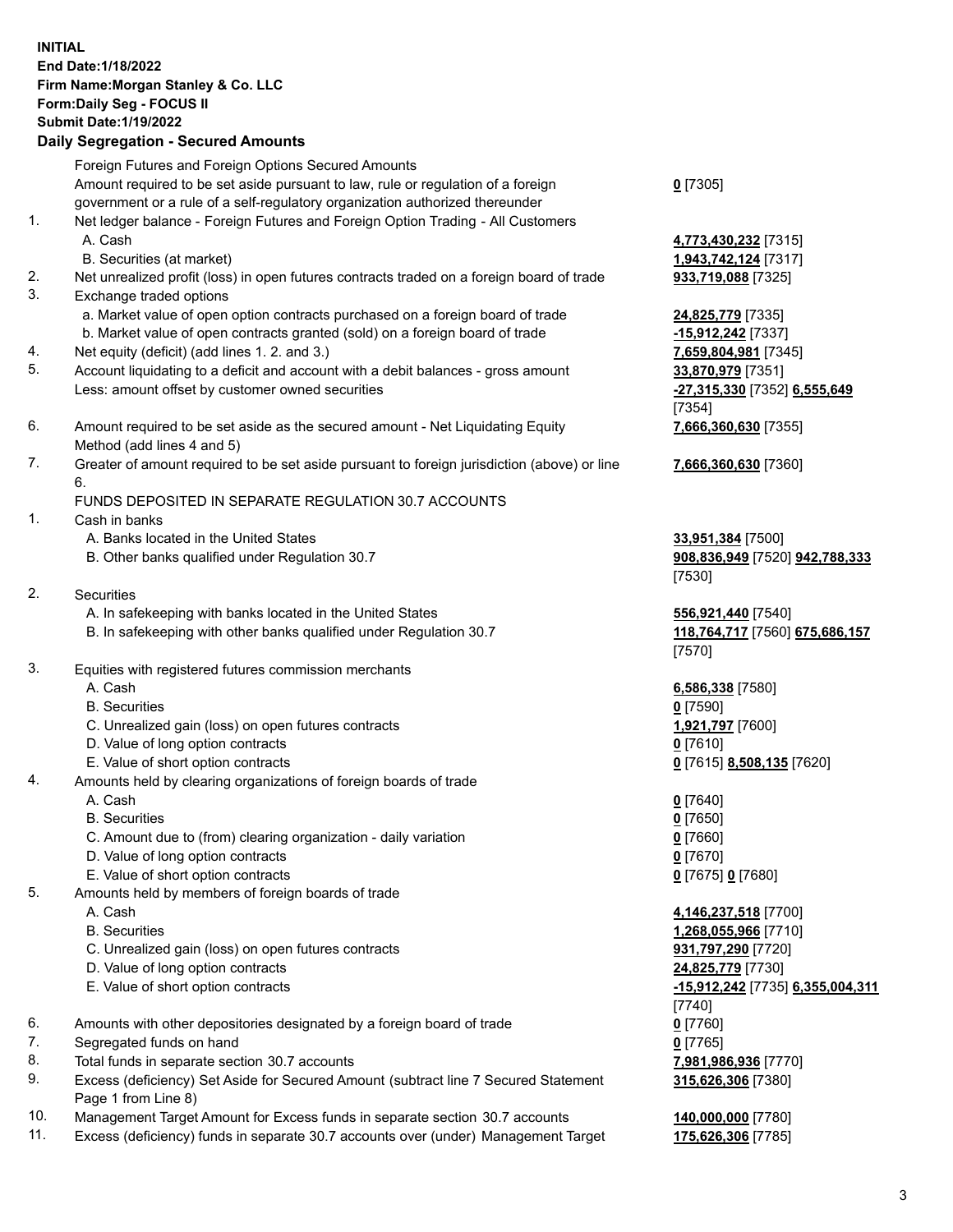**INITIAL End Date:1/18/2022 Firm Name:Morgan Stanley & Co. LLC Form:Daily Seg - FOCUS II Submit Date:1/19/2022 Daily Segregation - Segregation Statement** SEGREGATION REQUIREMENTS(Section 4d(2) of the CEAct) 1. Net ledger balance A. Cash **17,311,136,846** [7010] B. Securities (at market) **6,955,554,915** [7020] 2. Net unrealized profit (loss) in open futures contracts traded on a contract market **-1,110,873,637** [7030] 3. Exchange traded options A. Add market value of open option contracts purchased on a contract market **1,259,067,231** [7032] B. Deduct market value of open option contracts granted (sold) on a contract market **-729,883,715** [7033] 4. Net equity (deficit) (add lines 1, 2 and 3) **23,685,001,640** [7040] 5. Accounts liquidating to a deficit and accounts with debit balances - gross amount **838,829,335** [7045] Less: amount offset by customer securities **-837,260,766** [7047] **1,568,569** [7050] 6. Amount required to be segregated (add lines 4 and 5) **23,686,570,209** [7060] FUNDS IN SEGREGATED ACCOUNTS 7. Deposited in segregated funds bank accounts A. Cash **2,390,496,050** [7070] B. Securities representing investments of customers' funds (at market) **0** [7080] C. Securities held for particular customers or option customers in lieu of cash (at market) **2,558,416,028** [7090] 8. Margins on deposit with derivatives clearing organizations of contract markets A. Cash **14,328,719,715** [7100] B. Securities representing investments of customers' funds (at market) **0** [7110] C. Securities held for particular customers or option customers in lieu of cash (at market) **4,244,648,720** [7120] 9. Net settlement from (to) derivatives clearing organizations of contract markets **-135,312,926** [7130] 10. Exchange traded options A. Value of open long option contracts **1,259,067,231** [7132] B. Value of open short option contracts **-729,883,715** [7133] 11. Net equities with other FCMs A. Net liquidating equity **5,898,977** [7140] B. Securities representing investments of customers' funds (at market) **0** [7160] C. Securities held for particular customers or option customers in lieu of cash (at market) **0** [7170] 12. Segregated funds on hand **152,490,167** [7150] 13. Total amount in segregation (add lines 7 through 12) **24,074,540,247** [7180] 14. Excess (deficiency) funds in segregation (subtract line 6 from line 13) **387,970,038** [7190]

- 15. Management Target Amount for Excess funds in segregation **235,000,000** [7194]
- 16. Excess (deficiency) funds in segregation over (under) Management Target Amount Excess

**152,970,038** [7198]